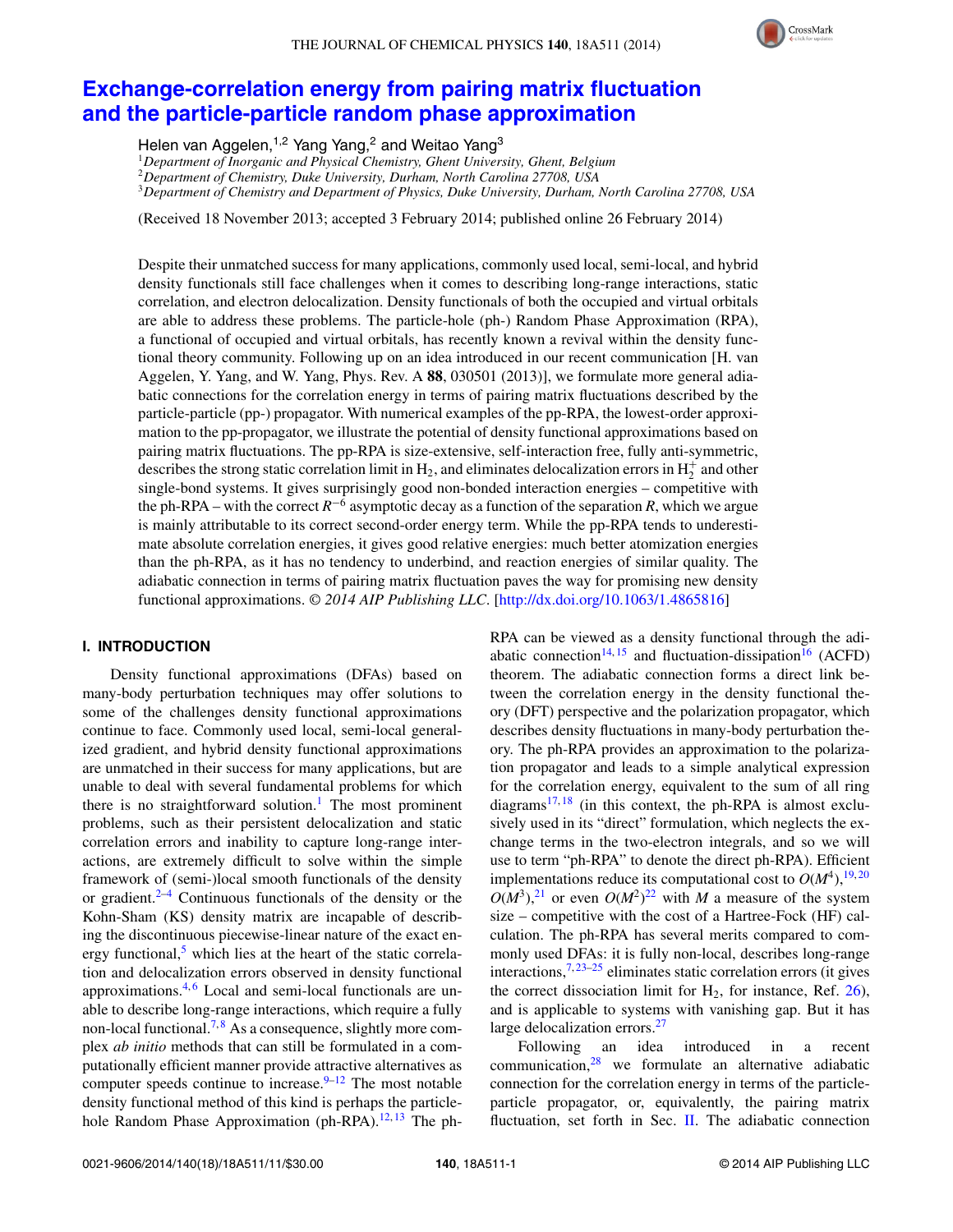we formulate is similar in form to the well-known ACFD theorem. It is in principle exact. It thus provides a basis for developing density functional approximations based on pairing matrix fluctuations. The most straightforward approximation is the pp-RPA,  $^{17,29}$  $^{17,29}$  $^{17,29}$  $^{17,29}$  the lowest-order approximation to the pp-propagator. As Sec. [II](#page-1-0) illustrates, it is similar in form to the ph-RPA. The pp-RPA is a well-known technique to describe nuclear many-body effects, $29$  but in contrast to the ph-RPA it has not received much attention within the DFT community. Like the ph-RPA, the pp-RPA can be viewed as an alternative formulation of a coupled-cluster method: the pp-RPA correlation energy amounts to the sum of all ladder diagrams.<sup>[17](#page-10-13)</sup> As such, it is equivalent to coupled-cluster doubles (CCD) restricted to ladder diagrams. $30-32$  Although the adiabatic connection we formulate lays the foundations for a wealth of approximations based on pairing matrix fluctuations, we will take the pp-RPA to be a representative of density functional approximations based on pairing matrix fluctuations and the ph-RPA as a representative of functionals based on density fluctuations. Section [IV](#page-7-0) illustrates some of the main differences between the two types of RPA with numerical examples.

## <span id="page-1-0"></span>**II. PAIRING MATRIX FLUCTUATIONS AND THE ADIABATIC CONNECTION**

### **A. Pairing matrix fluctuations**

The particle-particle propagator describes instantaneous pairing matrix fluctuations. For a system with a fixed number of electrons *N*, for which  $\langle \hat{N}^2 \rangle = \langle \hat{N} \rangle^2$ , the pairing matrix  $\kappa$  is identically zero, because it involves components of the wavefunction with different electron numbers,

$$
\kappa_{ij} = \langle \Psi_0 | a_i a_j | \Psi_0 \rangle.
$$

Although most quantum chemical methods restrict themselves to eigenstates of the electron number operator  $\hat{N}$ , it may be beneficial to break particle number symmetry while preserving the electron number expectation value,  $\langle \hat{N} \rangle = N$ .<sup>[10](#page-10-27)</sup> In its time-dependent form, the retarded particleparticle (pp-) propagator,

$$
\bar{K}_{ijkl}(t - t') = \frac{-i}{\hbar} \theta(t - t') \langle \Psi_0^N | [a_{H_i}(t)a_{H_j}(t), a_{H_i}^{\dagger}(t')a_{H_k}^{\dagger}(t')] | \Psi_0^N \rangle, \quad (1)
$$

describes the response of the pairing matrix to a perturbation in the form of a pairing field,  $\hat{F}(t) = \sum_{kl} f_{kl}(t) a_l^{\dagger} a_k^{\dagger} \theta(t)$ . The operators  $a_{H_i}^{\dagger}(t)$  are the creation operators in the Heisenberg picture,  $a_{H_i}^{\dagger}(t) = e^{\frac{i}{\hbar}(\hat{H} - v\hat{N})}a_i^{\dagger}e^{\frac{-i}{\hbar}(\hat{H} - v\hat{N})}$  and the term  $-v\hat{N}$ , with *ν* the chemical potential, is added to the Hamiltonian such that the *N*-electron state is the minimum under the total Hamiltonian  $\hat{H} - v\hat{N}$  when the particle number is allowed to change. Under the influence of such a pairing perturbation, the pairing matrix no longer vanishes, and its change is described by the pp-propagator in the linear response regime,

$$
\kappa_{ij}(t) = \frac{-i}{\hbar} \int_{-\infty}^{+\infty} \langle \Psi_0^N | [a_{H_i}(t) a_{H_j}(t), \hat{F}_H(t')] | \Psi_0^N \rangle dt'
$$
  
= 
$$
\int_{-\infty}^{+\infty} \sum_{kl} \bar{K}(t - t')_{ijkl} f_{kl}(t') dt',
$$

where  $\hat{F}_H(t) = \sum_{kl} f_{kl} a_{H_l}^{\dagger}(t) a_{H_k}^{\dagger}(t) \theta(t)$  is the Heisenberg form of the pairing field. Since the pairing matrix vanishes for the N-electron ground state, the particle-particle propagator completely describes the dynamic fluctuation of the pairing matrix, i.e.,

$$
\bar{K}_{ijkl}(t-t') = \frac{-i}{\hbar} \theta(t-t') \langle \Psi_0^N | [(a_{H_i}(t)a_{H_j}(t) - \langle a_i a_j \rangle),
$$

$$
(a_{H_i}^{\dagger}(t')a_{H_k}^{\dagger}(t') - \langle a_i^{\dagger} a_k^{\dagger} \rangle)] |\Psi_0^N \rangle.
$$

From its Fourier transform to the energy domain it is apparent that the retarded particle-particle propagator characterizes double electron addition and ionization processes,

$$
\bar{K}(E)_{ijkl} = \int_{-\infty}^{+\infty} e^{\frac{i}{\hbar}E(t-t')} \bar{K}_{ijkl}(t-t')d(t-t')
$$
\n
$$
= \sum_{n} \frac{\langle \Psi_0^N | a_i a_j | \Psi_n^{N+2} \rangle \langle \Psi_n^{N+2} | a_i^{\dagger} a_k^{\dagger} | \Psi_0^{N} \rangle}{E - \omega_n^{N+2} + i\eta}
$$
\n
$$
- \sum_{n} \frac{\langle \Psi_0^N | a_i^{\dagger} a_k^{\dagger} | \Psi_n^{N-2} \rangle \langle \Psi_n^{N-2} | a_i a_j | \Psi_0^{N} \rangle}{E - \omega_n^{N-2} + i\eta}, \quad (2)
$$

since its poles determine the double electron addition and  $i$ onization energies,  $\omega_n^{N+2} = E_n^{N+2} - E_0^N - 2\nu$  and  $\omega_n^{N-2}$  $E_0^N - E_n^{N-2} - 2\nu$ , and the residues determine the corresponding transition amplitudes. These properties of the pppropagator have been used to compute Auger spectra, which involve double ionization processes, with the pp-RPA. $^{33,34}$  $^{33,34}$  $^{33,34}$ The time-ordered pp-propagator **K**,

$$
K_{ijkl}(t-t') = \frac{-i}{\hbar} \langle \Psi_0^N | T[a_{H_i}(t)a_{H_j}(t)a_{H_l}^{\dagger}(t')a_{H_k}^{\dagger}(t')] | \Psi_0^N \rangle
$$

with  $T$  the time-ordering operator, differs only from the retarded propagator  $\bar{\mathbf{K}}$  in the position of its poles in the negative real plane,

<span id="page-1-1"></span>
$$
K_{ijkl}(E) = \int_{-\infty}^{+\infty} e^{\frac{i}{\hbar}E(t-t')} K_{ijkl}(t-t')d(t-t')
$$
  
= 
$$
\sum_{n} \frac{\langle \Psi_0^N | a_i a_j | \Psi_n^{N+2} \rangle \langle \Psi_n^{N+2} | a_i^{\dagger} a_k^{\dagger} | \Psi_0^N \rangle}{E - \omega_n^{N+2} + i\eta}
$$
  
- 
$$
\sum_{n} \frac{\langle \Psi_0^N | a_i^{\dagger} a_k^{\dagger} | \Psi_n^{N-2} \rangle \langle \Psi_n^{N-2} | a_i a_j | \Psi_0^N \rangle}{E - \omega_n^{N-2} - i\eta}.
$$
 (3)

The retarded and time-ordered propagator therefore carry much of the same physical information. However, as is the case with the linear response, it is often more convenient to adopt the time-ordered propagator to which the methodology of many-body perturbation theory applies.<sup>[35](#page-10-30)</sup>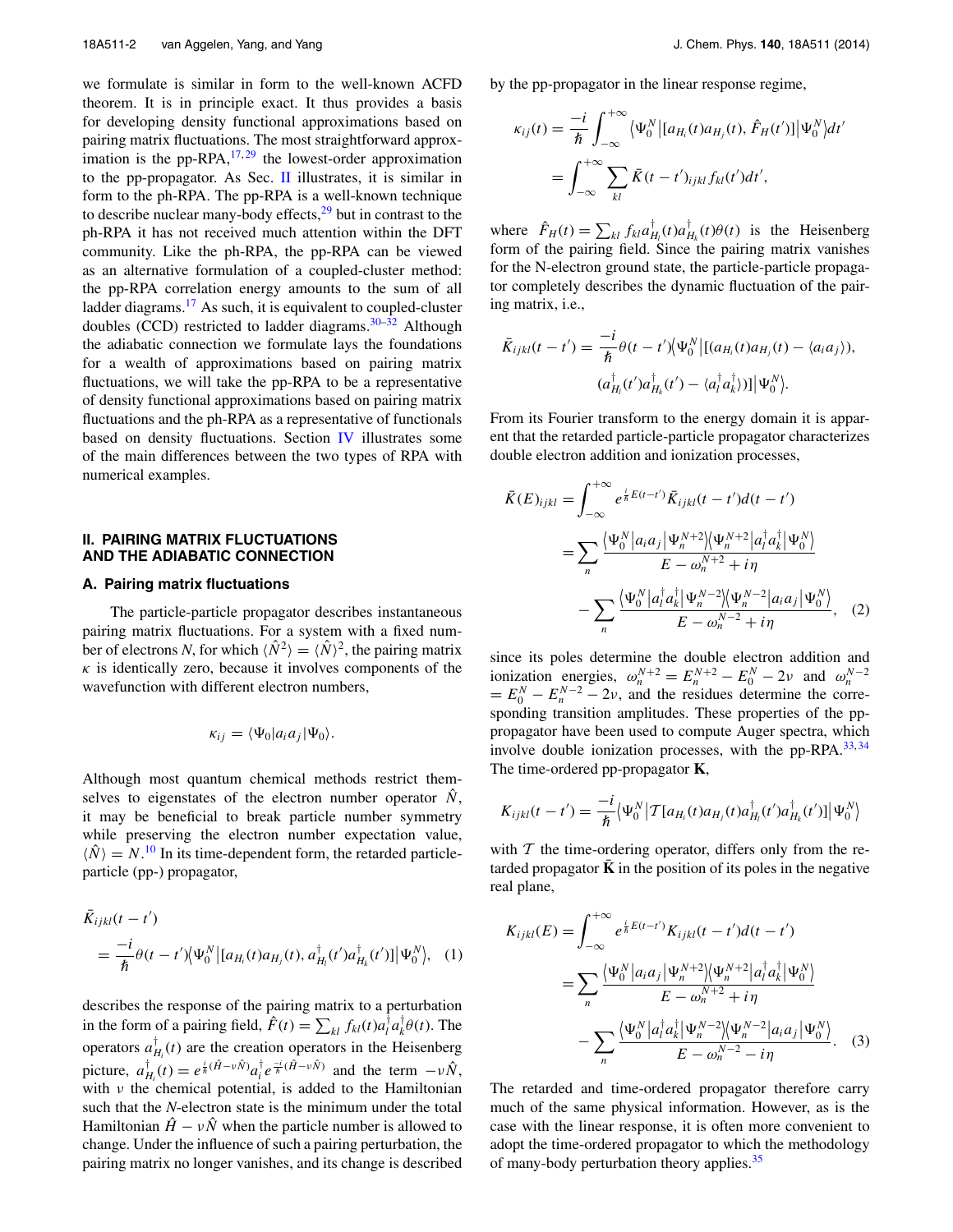For a non-interacting reference wavefunction, the particle-particle propagator **K**<sup>0</sup> becomes

$$
K_{ijkl}^0(E) = \delta_{ik}\delta_{jl} \frac{\theta(i - F)\theta(j - F)}{E - (\epsilon_i + \epsilon_j - 2\nu) + i\eta} - \delta_{ik}\delta_{jl} \frac{\theta(F - i)\theta(F - j)}{E - (\epsilon_i + \epsilon_j - 2\nu) - i\eta},
$$
 (4)

where  $F$  denotes the Fermi level and  $\theta$  the Heaviside function, so the left term generates particle-particle terms and the right term generates hole-hole terms. As the pp-propagator is antisymmetric under the exchange of two electrons,  $K_{ijkl}(E)$  $= -K_{ijkl}(E)$ , we have used here (and in the following) an antisymmetric basis in which the two-particle indices *ij* are restricted,  $i < j$ . The non-interacting propagator is the particleparticle propagator in the uncorrelated limit, and provides a basis in which the exact propagator is approximated in manybody perturbation theory. The adiabatic connection is particularly valuable in this context, as it forms an energetic link between the exact, fully interacting, system described by **K** and the non-interacting reference system described by  $K^0$ .

## **B. Adiabatic connections in terms of pairing matrix fluctuations**

The pp-propagator describes pairing matrix fluctuations and, similar to the well-known ACFD theorem, pairing matrix fluctuations determine the correlation energy via the adiabatic connection. We formulate such an adiabatic connection in this section. It relates the linear response of a system under an external pairing perturbation to its correlation energy in equilibrium and is therefore also a type of fluctuation-dissipation theorem.[16](#page-10-12)

The energy of a system involving at most two-particle interactions is determined by its second order density matrix ,

$$
\Gamma_{ijkl} = \langle \Psi_0^N | a_i^\dagger a_j^\dagger a_i a_k | \Psi_0^N \rangle
$$
  
= 
$$
\sum_n \langle \Psi_0^N | a_i^\dagger a_j^\dagger | \Psi_n^{N-2} \rangle \langle \Psi_n^{N-2} | a_i a_k | \Psi_0^N \rangle,
$$
 (5)

but it can also be formulated in terms of other second-order metric matrices, like the G-matrix *G*,

$$
G_{ijkl} = \langle \Psi_0^N | a_i^\dagger a_j a_i^\dagger a_k | \Psi_0^N \rangle
$$
  
= 
$$
\sum_n \langle \Psi_0^N | a_i^\dagger a_j | \Psi_n^N \rangle \langle \Psi_n^N | a_i^\dagger a_k | \Psi_0^N \rangle.
$$
 (6)

In the second line in Eqs.  $(5)$  and  $(6)$  we have used the completeness of the basis to make the relationship between these second-order metric matrices and the residues of the propagators (such as Eq.  $(3)$ ) more apparent. All such secondorder metric matrices are linearly interrelated via the anticommutation relationships of the creation and annihilation operators; for instance  $\Gamma_{ijkl} = -G_{ilkj} + \delta_{jl}\gamma_{ik} = G_{jlkj}$  $\delta_{il}\gamma_{jk}$ , where  $\gamma_{ik}$  is the first-order density matrix,  $\gamma_{ij}$  $= \langle \Psi_0^N | a_i^{\dagger} a_j | \Psi_0^N \rangle$ . As a consequence, the adiabatic connection can be formulated equivalently in terms of *G* and . The adiabatic connection path is defined by the Hamiltonian  $\hat{H}_{\lambda}$ ,

<span id="page-2-4"></span>
$$
\hat{H}_{\lambda} = \hat{h} + \hat{u}_{\lambda} + \lambda \hat{V}, \tag{7}
$$

<span id="page-2-5"></span>where  $\hat{h} = \hat{t} + \hat{v}_{ext}$  and  $\hat{u}_{\lambda}$  is so far only specified in the limits  $\lambda = 0$  and  $\lambda = 1$ :  $\hat{u}_0$  is the effective potential that defines the non-interacting reference system and  $\hat{u}_1 = 0$ . This ensures that  $\hat{H}_{\lambda}$  corresponds to the non-interacting Hamiltonian  $\hat{H}_0$ when  $\lambda = 0$  and to the physical Hamiltonian  $\hat{H}$  when  $\lambda = 1$ . The adiabatic connection is then

$$
E - E^{0} = \int_{0}^{1} \langle \Psi^{\lambda} | \frac{\partial \hat{H}_{\lambda}}{\partial \lambda} | \Psi^{\lambda} \rangle d\lambda
$$
  
= tr  $\int_{0}^{1} \mathbf{V} \mathbf{\Gamma}^{\lambda} d\lambda + tr \int_{0}^{1} \frac{\partial \mathbf{u}_{\lambda}}{\partial \lambda} \mathbf{y}^{\lambda} d\lambda,$ 

where

$$
E^{0} = \langle \Psi^{0} | \hat{H}_{0} | \Psi^{0} \rangle
$$
  
= tr (h + u<sub>0</sub>) $\gamma^{0}$ .

Using the exact exchange functional,

$$
E^{HF}[\gamma^0] = \langle \Psi^0 | \hat{H} | \Psi^0 \rangle
$$
  
= tr  $\int_0^1 \mathbf{V} \mathbf{\Gamma}^0 d\lambda + tr \hat{h} \mathbf{y}^0$ 

<span id="page-2-2"></span>*,*

as a reference, the correlation energy  $E^c \equiv E - E^{HF}[\gamma^0]$ becomes

$$
E^{c} = \text{tr} \int_{0}^{1} \mathbf{V} (\mathbf{\Gamma}^{\lambda} - \mathbf{\Gamma}^{0}) d\lambda + \text{tr} \mathbf{u}_{0} \boldsymbol{\gamma}^{0}
$$

$$
+ \text{tr} \int_{0}^{1} \frac{\partial \mathbf{u}_{\lambda}}{\partial \lambda} \boldsymbol{\gamma}^{\lambda} d\lambda.
$$

Given the linear relation between the second order density matrix and the G-matrix, this gives rise to two equivalent formulae for the correlation energy:

<span id="page-2-0"></span>
$$
E^{c} = \text{tr} \int_{0}^{1} \mathbf{V} (\mathbf{\Gamma}^{\lambda} - \mathbf{\Gamma}^{0}) d\lambda + \text{tr} \mathbf{u}_{0} \boldsymbol{\gamma}^{0} + \text{tr} \int_{0}^{1} \frac{\partial \mathbf{u}_{\lambda}}{\partial \lambda} \boldsymbol{\gamma}^{\lambda} d\lambda
$$
\n(8)

$$
E^{c} = \text{tr} \int_{0}^{1} \tilde{\mathbf{V}}(\mathbf{G}^{\lambda} - \mathbf{G}^{0}) d\lambda - \sum_{ijk} \int_{0}^{1} \langle ij|k i \rangle (\gamma_{jk}^{\lambda} - \gamma_{jk}^{0}) d\lambda
$$

$$
+ \text{tr} \mathbf{u}_{0} \mathbf{y}^{0} + \text{tr} \int_{0}^{1} \frac{\partial \mathbf{u}_{\lambda}}{\partial \lambda} \mathbf{y}^{\lambda} d\lambda, \qquad (9)
$$

<span id="page-2-1"></span>where

<span id="page-2-3"></span>
$$
\langle i j | k l \rangle = \int \frac{\phi_i^*(\mathbf{x}_1) \phi_j^*(\mathbf{x}_2) \phi_k(\mathbf{x}_1) \phi_l(\mathbf{x}_2)}{|\mathbf{r}_1 - \mathbf{r}_2|} d\mathbf{x}_1 d\mathbf{x}_2,
$$

 $\tilde{V}_{ijkl} = \langle iI | jk \rangle$ , and  $V_{ijkl} = \langle ij | kl \rangle = \langle ijkl \rangle - \langle ji|kl \rangle$ . There are several ways to choose the adiabatic connection path. Conventionally, the ph-RPA has been used in conjunction with the constant-density adiabatic connection path.<sup>14</sup> In Subsections II B  $1$ [–II B 5,](#page-4-0) we formulate the constantdensity adiabatic connection path in terms of pairing matrix fluctuations and explore more general integration schemes.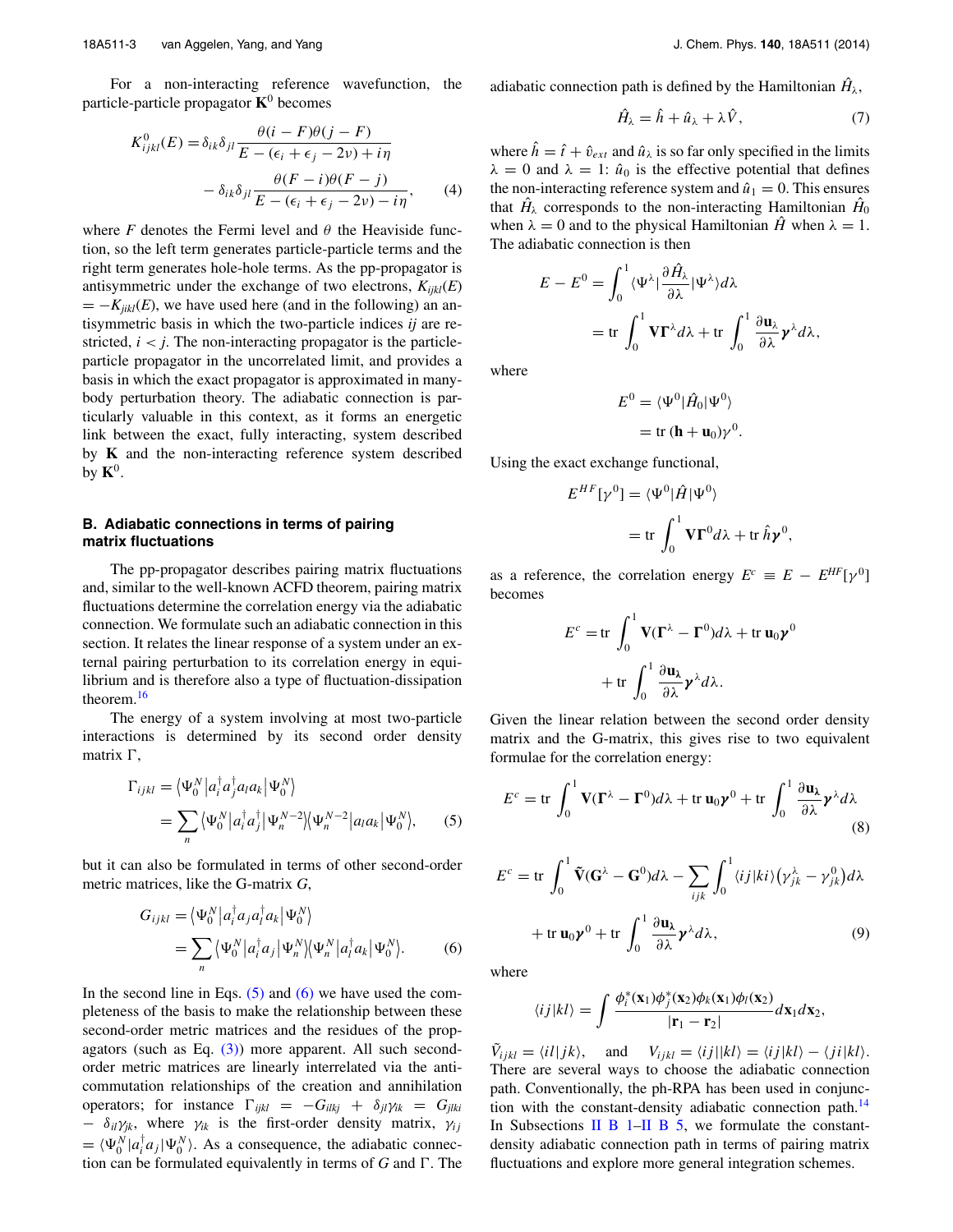## <span id="page-3-0"></span>**1. Constant-density adiabatic connection path**

The potential  $\hat{u}_{\lambda}(r)$  can be a local potential, chosen so that the density remains constant along the adiabatic connection path,  $\rho^0 = \rho^{\lambda} = \rho$ , as in the formulation by Langreth and Perdew.<sup>14</sup> Equations [\(8\)](#page-2-2) and [\(9\)](#page-2-3) can then be simplified, because

$$
\operatorname{tr} \mathbf{u}_0 \boldsymbol{\gamma}^0 + \operatorname{tr} \int_0^1 \frac{\partial \mathbf{u}_\lambda}{\partial \lambda} \boldsymbol{\gamma}^\lambda d\lambda = \operatorname{tr} \mathbf{u}_0 \boldsymbol{\rho} + \operatorname{tr} (\mathbf{u}_1 - \mathbf{u}_0) \rho = 0
$$
\n(10)

vanishes as  $\hat{u}_1 = 0$  to be consistent with the physical Hamiltonian (Eq.  $(7)$ ). The adiabatic connections (Eqs.  $(8)$  and  $(9)$ ) then reduce to

$$
E^{c} = \text{tr} \int_{0}^{1} \mathbf{V} (\mathbf{\Gamma}^{\lambda} - \mathbf{\Gamma}^{0}) d\lambda
$$
 (11)

and

$$
E^{c} = \text{tr} \int_{0}^{1} \tilde{\mathbf{V}}(\mathbf{G}^{\lambda} - \mathbf{G}^{0}) d\lambda.
$$
 (12)

The G-matrix can be derived from the polarization propagator  $\Pi$ , which describes density fluctuations

$$
\Pi(E)_{ijkl} = \sum_{n \neq 0} \frac{\langle \Psi_0^N | a_i^\dagger a_j | \Psi_n^N \rangle \langle \Psi_n^N | a_i^\dagger a_k | \Psi_0^N \rangle}{E - \omega_n^N + i\eta} - \sum_{n \neq 0} \frac{\langle \Psi_0^N | a_i^\dagger a_j | \Psi_n^N \rangle \langle \Psi_n^N | a_i^\dagger a_k | \Psi_0^N \rangle}{E + \omega_n^N - i\eta}
$$

resulting in the well-known ACFD theorem

$$
E^{c} = \text{tr} \int_{0}^{1} \tilde{\mathbf{V}}(\mathbf{G}^{\lambda} - \mathbf{G}^{0}) d\lambda
$$
  
= 
$$
\frac{-1}{2\pi i} \int_{0}^{1} \int_{-i\infty}^{+i\infty} e^{-E\eta} \text{tr} \, \tilde{\mathbf{V}}[\mathbf{\Pi}^{\lambda}(E) - \mathbf{\Pi}^{0}(E)] dE d\lambda
$$
 (13)

<span id="page-3-4"></span>
$$
= \frac{-1}{2\pi i} \int_0^1 \int_{-i\infty}^{+i\infty} e^{-E\eta} \int d\mathbf{x} d\mathbf{x}'
$$

$$
\times \int \frac{\Pi^{\lambda}(\mathbf{x}, \mathbf{x}', E) - \Pi^0(\mathbf{x}, \mathbf{x}', E)}{|\mathbf{r} - \mathbf{r}'|} dE d\lambda.
$$
(14)

This equation has been extensively used in conjunction with the ph-RPA, the lowest-order approximation to the polarization propagator  $\Pi$ . The second-order density matrix can be derived from the pp-propagator [\(3\),](#page-1-1) resulting in an equivalent adiabatic connection for the correlation energy in terms of pairing matrix fluctuations:

$$
E^{c} = \text{tr} \int_{0}^{1} \mathbf{V} (\mathbf{\Gamma}^{\lambda} - \mathbf{\Gamma}^{0}) d\lambda
$$
  
= 
$$
\frac{-1}{2\pi i} \int_{0}^{1} \int_{-i\infty}^{+i\infty} e^{E\eta} \text{tr} \mathbf{V} [\mathbf{K}^{\lambda}(E) - \mathbf{K}^{0}(E)] dE d\lambda
$$
 (15)

<span id="page-3-3"></span>
$$
= \frac{-1}{2\pi i} \int_0^1 \int_{-i\infty}^{+i\infty} e^{E\eta}
$$
  
 
$$
\times \int d\mathbf{x} d\mathbf{x}' \frac{K^{\lambda}(\mathbf{x}, \mathbf{x}', E) - K^0(\mathbf{x}, \mathbf{x}', E)}{|\mathbf{r} - \mathbf{r}'|} dE.
$$
 (16)

This adiabatic connection formulates the correlation energy in terms of dynamic pairing matrix fluctuations and is therefore also a fluctuation-dissipation theorem.

#### **2. Harris-Jones adiabatic connection path**

<span id="page-3-1"></span>The Harris-Jones adiabatic connection provides an alternative to the constant-density adiabatic connection. $36$  The potential  $\hat{u}_{\lambda}$  is local and linear in lambda,  $\hat{u}_{\lambda} = (1 - \lambda)\hat{u}_0$ , such that  $\hat{H}_{\lambda} = \hat{h} + (1 - \lambda)\hat{u}_0 + \lambda \hat{V}$ . The density is not constrained except at the end points,  $\rho^1 = \rho^0$ . The one-electron part in Eqs.  $(8)$  and  $(9)$  is then

$$
\operatorname{tr} \mathbf{u}_0 \boldsymbol{\gamma}^0 + \operatorname{tr} \int_0^1 \frac{\partial \mathbf{u}_\lambda}{\partial \lambda} \boldsymbol{\gamma}^\lambda d\lambda = -\operatorname{tr} \int_0^1 \mathbf{u}_0 (\rho^\lambda - \rho^0) d\lambda,
$$

so that Eqs.  $(8)$  and  $(9)$  reduce to

$$
E^{c} = \text{tr} \int_{0}^{1} \mathbf{V} (\mathbf{\Gamma}^{\lambda} - \mathbf{\Gamma}^{0}) d\lambda - \text{tr} \int_{0}^{1} \mathbf{u}_{0} (\boldsymbol{\rho}^{\lambda} - \boldsymbol{\rho}^{0}) d\lambda, (17)
$$
  

$$
E^{c} = \text{tr} \int_{0}^{1} \tilde{\mathbf{V}} (\mathbf{G}^{\lambda} - \mathbf{G}^{0}) d\lambda - \sum_{ijk} \int_{0}^{1} \langle i j | k i \rangle (\gamma_{jk}^{\lambda} - \gamma_{jk}^{0}) d\lambda
$$

$$
- \text{tr} \int_{0}^{1} \mathbf{u}_{0} (\boldsymbol{\rho}^{\lambda} - \boldsymbol{\rho}^{0}) d\lambda, (18)
$$

where the density changes along the adiabatic connection path.

## **3. Linear adiabatic connection path without density constraints**

The linear adiabatic connection path  $\hat{u}_{\lambda} = (1 - \lambda)\hat{u}_0$  can also be used with a – possibly non-local – potential  $\hat{u}_0$  for which  $\rho^0 \neq \rho^1$ . This makes it possible to establish an adiabatic connection between the interacting system and any uncorrelated reference:

<span id="page-3-2"></span>
$$
E^{c} = \text{tr} \int_{0}^{1} \mathbf{V} (\mathbf{\Gamma}^{\lambda} - \mathbf{\Gamma}^{0}) d\lambda - \text{tr} \int_{0}^{1} \mathbf{u}_{0} (\mathbf{y}^{\lambda} - \mathbf{y}^{0}) d\lambda, (19)
$$

$$
E^{c} = \text{tr} \int_{0}^{1} \tilde{\mathbf{V}} (\mathbf{G}^{\lambda} - \mathbf{G}^{0}) d\lambda - \sum_{ijk} \int_{0}^{1} \langle i j | k i \rangle (\gamma_{jk}^{\lambda} - \gamma_{jk}^{0}) d\lambda
$$

$$
- \text{tr} \int_{0}^{1} \mathbf{u}_{0} (\mathbf{y}^{\lambda} - \mathbf{y}^{0}) d\lambda. (20)
$$

In contrast to the constant-density or the Harris-Jones adiabatic connection, which requires the exact KS reference potential to satisfy the density constraint  $\rho^0 = \rho^1$ , this adiabatic connection is valid for any non-interacting reference.

#### **4. Generalized adiabatic connection paths**

The linear dependence of the Hamiltonian Eq. [\(7\)](#page-2-4) on the interaction strength can be further generalized: the electronelectron interaction may have a nonlinear dependence on the interaction strength  $\lambda^{37}$  $\lambda^{37}$  $\lambda^{37}$  as long as the end points 0 and *b* correspond to the non-interacting reference system and the fully interacting system.<sup>37</sup> Assuming the form  $\hat{H} = \hat{h} + \hat{u}_{\lambda}$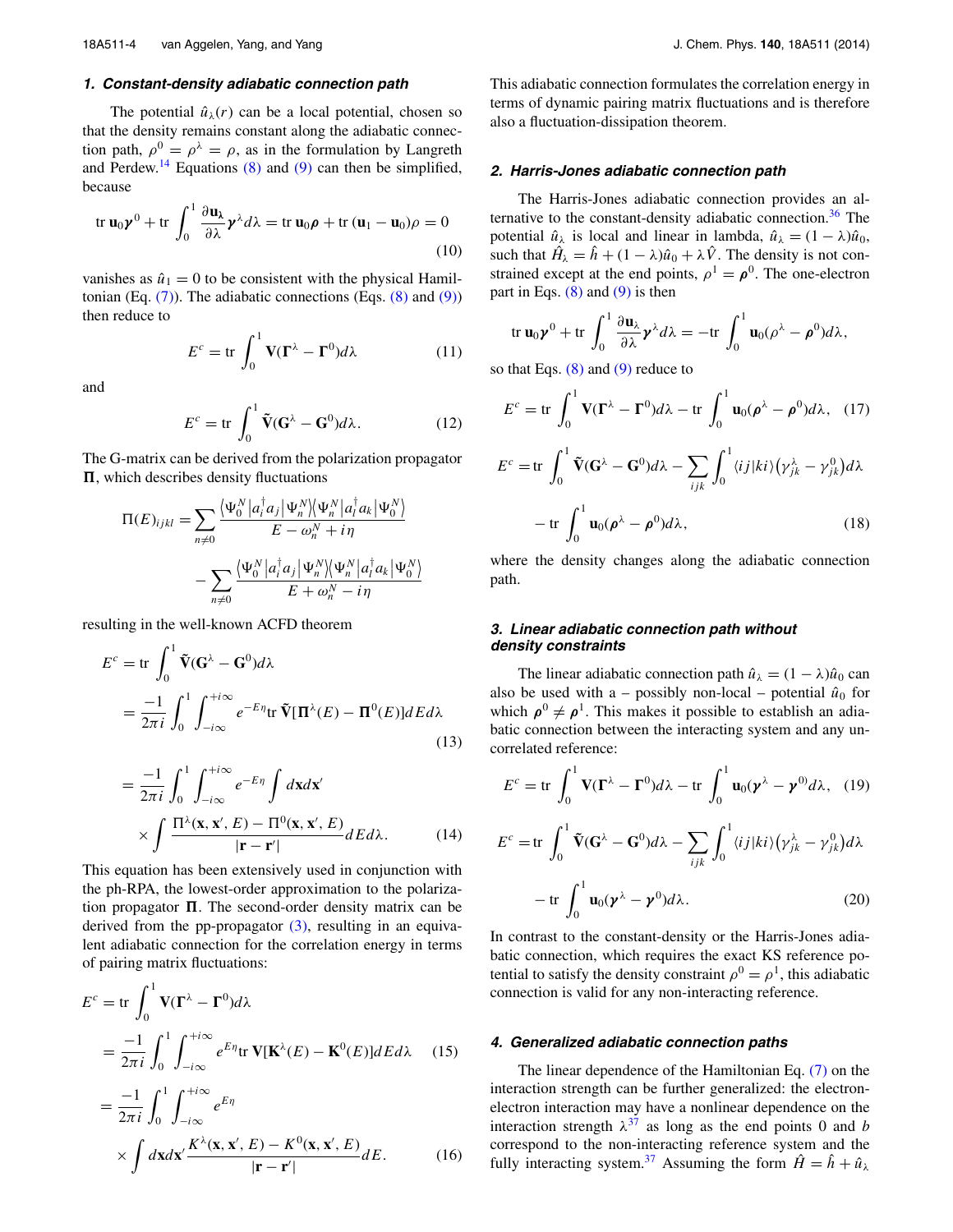$+$   $\hat{W}_\lambda$ , with  $\hat{u}_b = 0$ ,  $\hat{W}_0 = 0$ , and  $\hat{W}_b = \frac{1}{r_{12}}$ , the energy can be expressed as

$$
E - E^{0} = \int_{0}^{b} \langle \Psi^{\lambda} | \frac{\partial \hat{H}_{\lambda}}{\partial \lambda} | \Psi^{\lambda} \rangle d\lambda
$$
  
= tr  $\int_{0}^{b} \frac{\partial \mathbf{W}_{\lambda}}{\partial \lambda} \mathbf{\Gamma}^{\lambda} d\lambda + tr \int_{0}^{b} \frac{\partial \mathbf{u}_{\lambda}}{\partial \lambda} \gamma^{\lambda} d\lambda,$  (21)

$$
E - E^{HF}[\gamma^0] = \text{tr} \int_0^b \frac{\partial \mathbf{W}_{\lambda}}{\partial \lambda} \mathbf{\Gamma}^{\lambda} d\lambda - \text{tr} \, \mathbf{V} \mathbf{\Gamma}^0 + \text{tr} \, \mathbf{u}_0 \mathbf{y}^0
$$

$$
+ \text{tr} \int_0^b \frac{\partial \mathbf{u}_{\lambda}}{\partial \lambda} \mathbf{y}^{\lambda} d\lambda. \tag{22}
$$

If the potential  $\hat{u}_{\lambda}$  is local and chosen to keep the density constant along the adiabatic connection path, similar to Eq. [\(10\),](#page-3-1)

$$
\text{tr}\,\int_0^b\frac{\partial \mathbf{u}_\lambda}{\partial \lambda}\boldsymbol{\gamma}^\lambda d\lambda=-\text{tr}\,\mathbf{u}_0\boldsymbol{\rho}^0,
$$

so Eq. [\(22\)](#page-4-1) simplifies to

$$
E - E^{HF}[\gamma^0] = \text{tr} \int_0^b \frac{\partial \mathbf{W}_{\lambda}}{\partial \lambda} \mathbf{\Gamma}^{\lambda} d\lambda - \text{tr} \mathbf{V} \mathbf{\Gamma}^0 \tag{23}
$$

$$
= \text{tr} \int_0^b \frac{\partial \mathbf{W}_\lambda}{\partial \lambda} \mathbf{\Gamma}^\lambda d\lambda - \text{tr} \mathbf{W}_b \mathbf{\Gamma}^0. \tag{24}
$$

A suitable choice for the nonlinear potential  $\hat{W}_{\lambda}$  is, for example, the error function, for which the fully interacting system is obtained at  $b = 1$ ,

$$
\hat{W}_{\lambda}^{erf}(r_{12}) = \frac{erf\left(\frac{\lambda}{1-\lambda}r_{12}\right)}{r_{12}}
$$

and the correlation energy expression [\(23\)](#page-4-2) becomes

$$
E - E^{HF}[\gamma^0] = \text{tr} \int_0^1 \frac{\partial \mathbf{W}_{\lambda}^{erf}}{\partial \lambda} \mathbf{\Gamma}^{\lambda} d\lambda - \text{tr} \mathbf{V} \mathbf{\Gamma}^0
$$

with

$$
\frac{\partial \hat{W}_{\lambda}^{erf}(r_{12})}{\partial \lambda} = \frac{2e^{-\left(\frac{\lambda}{1-\lambda}r_{12}\right)^2}}{\sqrt{\pi}(1-\lambda)^2}.
$$

## <span id="page-4-0"></span>**5. Numerical illustrations on the adiabatic connection in terms of pairing matrix fluctuations**

From a practical point of view, the constant-density adiabatic connection path is most useful as it only requires knowledge of the pp-propagator  $\mathbf{K}^{\lambda}$  along the adiabatic connection path. We will use this form of the adiabatic connection in the numerical illustrations of the lowest-order approximation to the pp-propagator, the particle-particle random phase approx-imation in Sec. [IV.](#page-7-0) We will analyze the pp-RPA energy contribution along the adiabatic connection, given by  $U(\lambda)$ ,

$$
U(\lambda)^{pp} = \text{tr }\mathbf{V}(\mathbf{\Gamma}^{\lambda} - \mathbf{\Gamma}^{0})
$$
  
= 
$$
\frac{-1}{2\pi i} \int_{-i\infty}^{+i\infty} e^{E\eta} \text{tr }\mathbf{V}[\mathbf{K}^{\lambda}(E) - \mathbf{K}^{0}(E)]dE
$$
  
= 
$$
\sum_{n} \sum_{p < q, r < s}^{o+v} (\chi_{rs}^{n,N-2})^{*} \chi_{pq}^{n,N-2} V_{pqrs} - \sum_{i < j}^{o} V_{ijij},
$$
(25)

<span id="page-4-4"></span><span id="page-4-1"></span>such that the area under the graph of  $U(\lambda)$  represents the correlation energy,  $E^c = \int_0^1 U(\lambda) d\lambda$ . In the above equation  $\chi_{ij}^{n,N-2} = \langle \Psi_n^{N-2} | a_i a_j | \Psi_0^N \rangle$ . For comparison, we will show analogous plots for the ph-RPA correlation energy,

$$
U(\lambda)^{ph} = \text{tr }\tilde{\mathbf{V}}(\mathbf{G}^{\lambda} - \mathbf{G}^{0})
$$
  
= 
$$
\frac{-1}{2\pi i} \int_{-i\infty}^{+i\infty} e^{-E\eta} \text{tr }\tilde{\mathbf{V}}[\mathbf{\Pi}^{\lambda}(E) - \mathbf{\Pi}^{0}(E)]dE
$$
  
= 
$$
\sum_{n} \sum_{ij}^{o} \sum_{ab}^{v} (\chi_{jb}^{n})^{*} \chi_{ia}^{n} \tilde{V}_{iajb} - \sum_{i}^{o} \sum_{a}^{v} \tilde{V}_{iaia}, (26)
$$

<span id="page-4-2"></span>where  $\chi_{ia}^n = \langle \Psi_n^N | a_a^\dagger a_i | \Psi_0^N \rangle$ . The accurate reference calculations we will compare to are based on the variationally optimized second-order density matrix (v2DM) method under two-positivity conditions,  $38-40$  $38-40$ 

<span id="page-4-5"></span><span id="page-4-3"></span>
$$
U(\lambda)^{v2DM} = \text{tr}\,\mathbf{V}(\Gamma^{\lambda} - \Gamma^0),\tag{27}
$$

where the density is assumed to be constant, just like in the pp-RPA and ph-RPA calculation, although this assumption is not generally valid. Unless the density is explicitly constrained along the adiabatic connection path, it changes with the interaction strength, and only expression [\(19\)](#page-3-2) is exact in this case. We therefore also present v2DM reference calculations using expression [\(19\)](#page-3-2)

$$
U(\lambda)^{v2DM*} = \text{tr}\,\mathbf{V}(\mathbf{\Gamma}^{\lambda} - \mathbf{\Gamma}^0) - \text{tr}\,\mathbf{u}_0(\boldsymbol{\gamma}^{\lambda} - \boldsymbol{\gamma}^0). \tag{28}
$$

Since this adiabatic connection makes no assumption on the density along the path and the two-positivity conditions are exact for two-electron systems, Eq. [\(28\)](#page-4-3) yields exact reference values for two-electron systems and generally very accurate values for three- and four-electron systems. Note that the exact  $U(\lambda)$  along this adiabatic connection path is not necessarily convex, unlike  $U(\lambda)$  along the constant-density adiabatic connection path. The pp-RPA adiabatic connection path is illustrated and further discussed in Figures [1](#page-5-0)[–5](#page-6-0) and Sec. [IV.](#page-7-0)

#### **C. The particle-particle random phase approximation**

The adiabatic connection  $(16)$  is in principle exact, but – just like the adiabatic connection in terms of the polarization propagator – it requires an expression for the pp-propagator at each interaction strength. The pp-RPA is the most straightforward approximation to the pp-propagator; it makes the propagator's dependence on the interaction strength explicit. It approximates the interacting propagator  $\bf{K}$ , Eq.  $(3)$ , in terms of the uncorrelated propagator  $K^0$ , Eq. [\(4\),](#page-2-5) in the form of a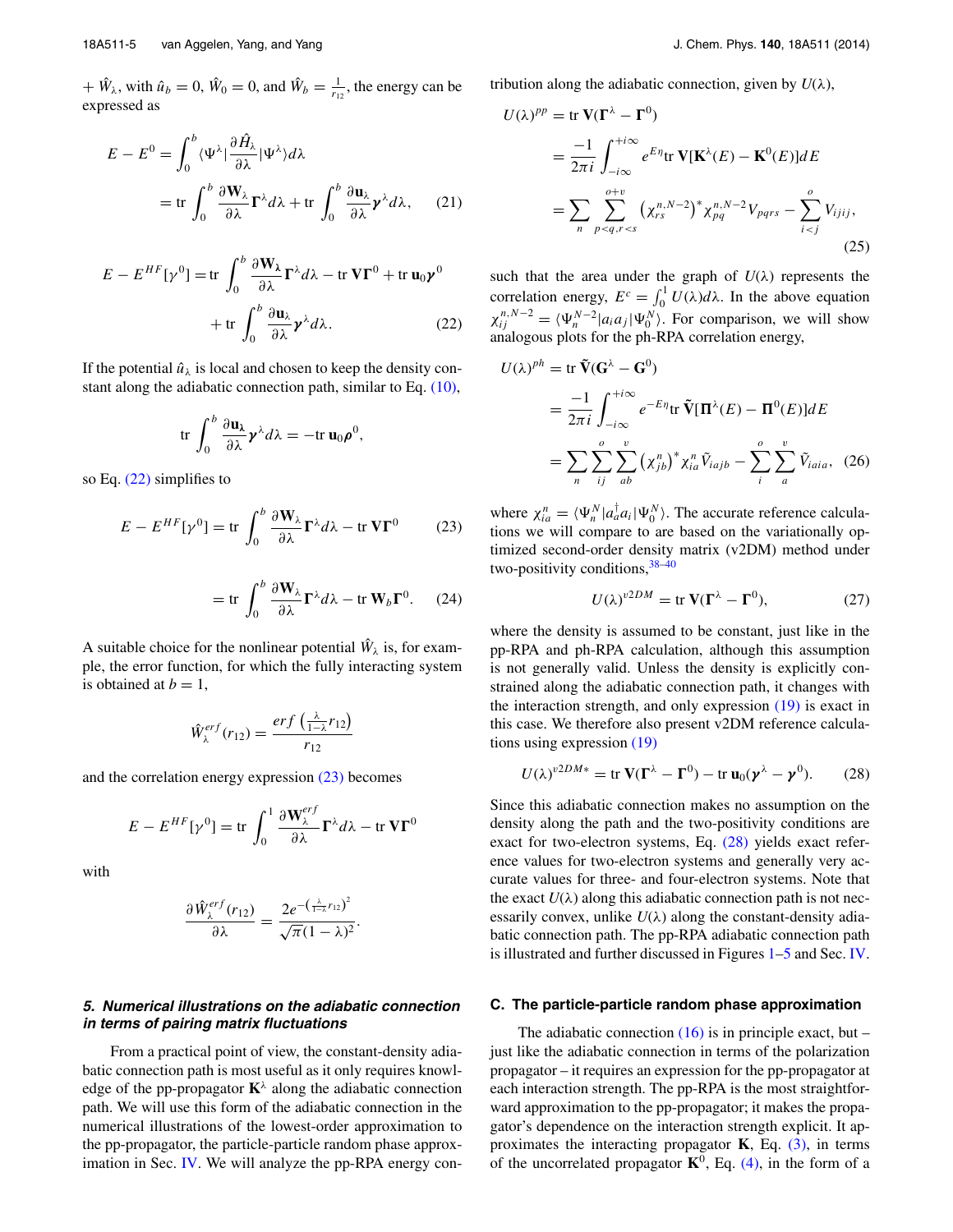<span id="page-5-0"></span>

FIG. 1. In  $H_2$  near equilibrium, the pp-RPA slightly underestimates the correlation energy, given by the area under the curve of  $U(\lambda)$  along the constant-density path, Eq. [\(25\).](#page-4-4) The v2DM<sup>\*</sup> curve shows the exact correlation energy, obtained by the adiabatic connection of Eq.  $(28)$ , while the v2DM curve assumes a constant-density along the path as an approximation, Eq.  $(27)$ .

Dyson-like equation, similar in form to the ph-RPA,

$$
\mathbf{K}^{\lambda}(E) = \mathbf{K}^{0}(E) + \lambda \mathbf{K}^{0}(E) \mathbf{V} \mathbf{K}^{\lambda}(E), \tag{29}
$$

where all operators are expressed in an anti-symmetrical basis with restricted two-particle indices *ij* for which  $i < j$ . Since the non-interacting propagator  $K^0$  only has particle-particle and hole-hole terms the dimension of the matrices  $K^0$  and  $K$ in the pp-RPA is  $\frac{\partial}{\partial}(\rho - 1) + \frac{\partial}{\partial}(\nu - 1)$ , where  $\rho$  is the number of holes (occupied orbitals) and *v* is the number of particles (virtual orbitals). The Dyson-like approximation [\(29\)](#page-5-1) makes it possible to carry out the lambda-integration in [\(16\)](#page-3-3) analytically and write the correlation energy in closed form by recognizing that the Dyson-like equation generates an infinite series equivalent to the Taylor expansion for  $ln(I - K^0V)$ :

$$
E_{pp}^{c} = \frac{-1}{2\pi i} \int_{0}^{1} \int_{-i\infty}^{+i\infty} \text{tr} \left[\mathbf{K}^{\lambda}(E)\mathbf{V} - \mathbf{K}^{0}(E)\mathbf{V}\right] dE d\lambda
$$
  

$$
= \frac{-1}{2\pi i} \int_{0}^{1} \int_{-i\infty}^{+i\infty} \sum_{n=2}^{\infty} \lambda^{n-1} \text{tr} \left[ (\mathbf{K}^{0}\mathbf{V})^{n} \right] dE d\lambda
$$
  

$$
= -\frac{1}{2\pi i} \int_{-i\infty}^{+i\infty} \sum_{n=2}^{\infty} \frac{1}{n} \text{tr} \left[ (\mathbf{K}^{0}\mathbf{V})^{n} \right] dE \qquad (30)
$$



FIG. 2. In  $H_2$  at 10 Å the pp-RPA and the ph-RPA significantly underestimate the correlation energy, given by the area under their respective curves, leading to the unphysical barrier in the dissociation graph for  $H<sub>2</sub>$ . The area under the v2DM\* curve shows the exact correlation energy and the v2DM curve shows an approximate constant-density path.

<span id="page-5-5"></span>

FIG. 3. For two H atoms separated by 10 000 Å the pp-RPA and the ph-RPA correctly reproduce the strong static correlation energy, given by the area under their respective curves. The area under the v2DM\* curve shows the exact correlation energy and the v2DM curve shows an approximate constantdensity path.

<span id="page-5-2"></span>
$$
= \frac{1}{2\pi i} \int_{-i\infty}^{+i\infty} \text{tr} \left[ \ln(\mathbf{I} - \mathbf{K}^0 \mathbf{V}) + \mathbf{K}^0 \mathbf{V} \right] dE. \tag{31}
$$

<span id="page-5-1"></span>This is just one way to characterize the pp-RPA correlation energy. The Dyson-like equation can be reformulated as an eigenvalue problem by multiplying each side of the equation by  $(E - \omega_n^{N-2})$  and subsequently taking the limit  $E \to \omega_n^{N-2}$ to single out the terms that have  $(E - \omega_n^{N-2})$  in the denominator on each side of the Dyson-like equation. This reveals a symplectic eigenvalue problem in the eigenvalues  $\omega_n$  and the eigenvectors *χ<sup>n</sup>*,

$$
\sum_{c  

$$
\sum_{c
$$
$$

where  $\omega_{pq}^0 = \epsilon_p + \epsilon_q - 2\nu$ . The same set of equations emerges for the double electron addition energies  $\omega_n^{N+2}$ . These equations can be written in the form  $\mathbf{R}\chi = \omega M \chi$  with **M** =  $(\frac{1}{0} - \frac{0}{1})$  or

<span id="page-5-6"></span><span id="page-5-4"></span><span id="page-5-3"></span>
$$
\left(\begin{array}{cc}\n\mathbf{A} & \mathbf{B} \\
\mathbf{B}^{\dagger} & \mathbf{C}\n\end{array}\right)\n\left(\begin{array}{c}\n\mathbf{X} \\
\mathbf{Y}\n\end{array}\right) = \boldsymbol{\omega}\left(\begin{array}{cc}\n\mathbf{1} & \mathbf{0} \\
\mathbf{0} & -\mathbf{1}\n\end{array}\right)\n\left(\begin{array}{c}\n\mathbf{X} \\
\mathbf{Y}\n\end{array}\right) \qquad (32)
$$
\n
$$
\begin{array}{c}\n0.5 \\
\hline\n\text{1} \\
\hline\n\text{2} \\
\hline\n\text{3} \\
\hline\n\text{ph-RPA} \\
\text{exact}\n\end{array}
$$
\n
$$
\begin{array}{c}\n\mathbf{A} \\
\mathbf{B} \\
\mathbf{Y}\n\end{array}
$$
\n
$$
\begin{array}{c}\n\mathbf{A} \\
\mathbf{X} \\
\mathbf{Y}\n\end{array}
$$
\n
$$
\begin{array}{c}\n\mathbf{A} \\
\mathbf{Y} \\
\mathbf{Y}\n\end{array}
$$
\n
$$
\begin{array}{c}\n\mathbf{A} \\
\mathbf{Y} \\
\mathbf{Y}\n\end{array}
$$
\n
$$
\begin{array}{c}\n\mathbf{A} \\
\mathbf{Y} \\
\mathbf{Y}\n\end{array}
$$
\n
$$
\begin{array}{c}\n\mathbf{A} \\
\mathbf{Y} \\
\mathbf{Y}\n\end{array}
$$
\n
$$
\begin{array}{c}\n\mathbf{A} \\
\mathbf{Y} \\
\mathbf{Y}\n\end{array}
$$
\n
$$
\begin{array}{c}\n\mathbf{A} \\
\mathbf{Y} \\
\mathbf{Y}\n\end{array}
$$
\n
$$
\begin{array}{c}\n\mathbf{A} \\
\mathbf{Y} \\
\mathbf{Y}\n\end{array}
$$
\n
$$
\begin{array}{c}\n\mathbf{A} \\
\mathbf{Y} \\
\mathbf{Y}\n\end{array}
$$
\n
$$
\begin{array}{c}\n\mathbf{A} \\
\mathbf{Y} \\
\mathbf{Y}\n\end{array}
$$
\n
$$
\begin{array}{c}\n\mathbf{A} \\
\mathbf{Y} \\
\mathbf{Y}\n\end{array}
$$
\n
$$
\
$$

FIG. 4. The pp-RPA correctly adds no correlation energy to the exact exchange in  $H_2^+$  at 10 Å and is thus self-interaction free, while the ph-RPA has a large self-interaction error, given by the area under its curve.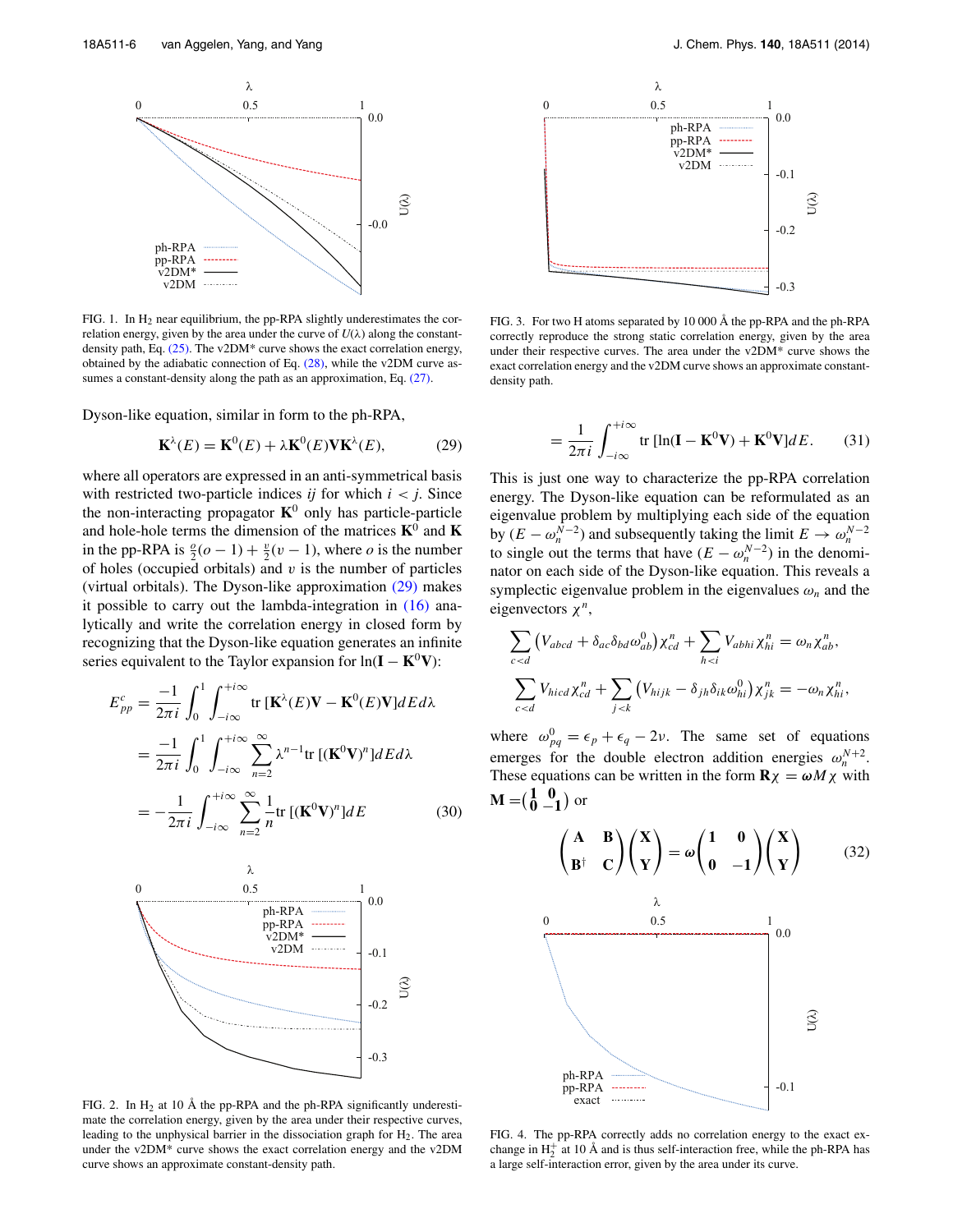<span id="page-6-0"></span>

FIG. 5. The pp-RPA correctly produces a small correlation energy for  $He_2^+$  at 10 Å, given by the area under the curve, while the ph-RPA adds such a large correlation energy to the exact exchange that it fails to bind  $He_2^+$ . The area under the v2DM\* curve shows the exact correlation energy and the v2DM curve shows an approximate constant-density path.

when the eigenvectors are divided up into pp-vectors **x** and hh-vectors **y** and the matrix **R** is divided accordingly into submatrices **A**, **B**, and **C**, defined as

$$
A_{abcd} = \langle ab \Vert cd \rangle + \delta_{ac} \delta_{bd} \omega_{ab}^0,
$$
  
\n
$$
B_{abij} = \langle ab \Vert ij \rangle,
$$
  
\n
$$
C_{ijkl} = \langle ij \Vert kl \rangle - \delta_{ik} \delta_{jl} \omega_{ij}^0.
$$
\n(33)

The indices *a*, *b* are particle indices and *i*, *j* are hole indices restricted to  $a < b$  and  $i < j$ , and  $v$  is the chemical potential. While the inclusion of the chemical potential is not strictly necessary, it conveniently shifts the double electron addition energies  $\omega_n^{N+2}$  to be positive and the double ionization energies  $\omega_n^{N-2}$  to be negative. Due to the use of an antisymmetrized basis, the dimension of the matrix **A** is  $N_{pp} \equiv \frac{v}{2}(v-1)$  and the dimension of the matrix **C** is  $N_{hh} \equiv \frac{\delta}{2} (o - 1)$ . The correlation energy [\(31\)](#page-5-2) can then be written in terms of the eigenvalues  $\omega_n$  (in a similar fashion to the ph-RPA, $^{17}$  $^{17}$  $^{17}$  see Ref. [28](#page-10-23) for a full derivation),

$$
E_{pp}^c = \sum_{n}^{N_{pp}} \omega_n^{N+2} - \text{tr}\,\mathbf{A} = -\sum_{n}^{N_{hh}} \omega_n^{N-2} - \text{tr}\,\mathbf{C}.\tag{34}
$$

The symplectic eigenvalue problem [\(32\)](#page-5-3) can also be derived from the equations of motion (EOM) for the  $N + 2$ (or *N* − 2) electron excited states generated by the operators  $\hat{O}^n = \sum_{ab} a^b X_{ab}^n a_a^\dagger a_a^\dagger - \sum_{ij} Y_{ij}^n a_j^\dagger a_i^\dagger$  (or their Hermitian conjugate).<sup>[29](#page-10-24)</sup> From the Schrödinger equation, an exact double electron addition operator  $\hat{O}^n = |\Psi_n^{N+2}\rangle \langle \Psi_0^N|$  must satisfy  $[\hat{A}, [\hat{H}, \hat{O}^n]] = (\bar{E}_n^{N+2} - E_0^N)[\hat{A}, \hat{O}^n]$  for any operator *A*ˆ. Projecting onto an uncorrelated reference wavefunction, this leads to

$$
\langle \Phi_0^N | [a_p a_q, [\hat{H}, \hat{O}^n]] | \Phi_0^N \rangle = \omega_n \langle \Phi_0^N | [a_p a_q, \hat{O}^n] | \Phi_0^N \rangle
$$
 (35)

which is completely equivalent to Eq.  $(32)$ , as the elements  $\langle \Phi_0^N | [a_p a_q, [\hat{H}, a_s^{\dagger} a_r^{\dagger}]] | \Phi_0^N \rangle$  in  $\langle \Phi_0^N | [a_p a_q, [\hat{H}, \hat{O}^n]] | \Phi_0^N \rangle$  reduce to elements of the pp-RPA matrix **R** and the commutators  $\langle \Phi_0^N | [a_p a_q, a_s^\dagger a_r^\dagger] | \Phi_0^N \rangle$  in  $\langle \Phi_0^N | [a_p a_q, \hat{O}^n] | \Phi_0^N \rangle$  are either zero or one depending on the pp- or hh-nature of the indices *pq* and *rs*:

$$
\langle \Phi_0^N | [a_p a_q, [\hat{H}, a_s^{\dagger} a_r^{\dagger}]] | \Phi_0^N \rangle = R_{pqrs},
$$
  

$$
\langle \Phi_0^N | [a_p a_q, a_s^{\dagger} a_r^{\dagger}] | \Phi_0^N \rangle = M_{pqrs}.
$$

The pp-RPA energy can alternatively be interpreted as the sum of all ladder diagrams: every term of the infinite series in Eq. [\(30\)](#page-5-4) corresponds to a ladder diagram of increasing order. As the summation of all ladder diagrams, the pp-RPA is equivalent to the CCD restricted to ladder diagrams,  $10, 30, 32$  $10, 30, 32$  $10, 30, 32$  $10, 30, 32$ 

<span id="page-6-5"></span>
$$
E_{pp}^c = \text{tr} [\mathbf{T}\mathbf{B}],
$$

where the CCD amplitude matrix **T** is a solution to the Riccati equation

$$
\mathbf{T}^{\dagger} \mathbf{A} + \mathbf{T}^{\dagger} \mathbf{B} \mathbf{T}^{\dagger} + \mathbf{B}^{\dagger} + \mathbf{C} \mathbf{T}^{\dagger} = 0. \tag{36}
$$

The matrices **A**, **B**, and **C** are equivalent to those in the symplectic eigenvalue equation [\(32\).](#page-5-3) This equation can be easily obtained from the eigenvalue equation  $(32)$  by identifying **T** =  $(YX^{-1})^{\dagger}$ .<sup>[31,](#page-10-35)[32](#page-10-26)</sup> Since the ladder diagrams summed to obtain the correlation energy are all connected diagrams, the pp-RPA is size-extensive.[35](#page-10-30)

# <span id="page-6-4"></span>**D. Stability of the particle-particle random phase approximation**

The pp-RPA does not suffer from instabilities like the phrandom phase approximation with exchange (RPAX), i.e., the ph-RPA with exchange in the two-electron integrals. The ph-RPA is almost exclusively used in its "direct" formulation, which neglects the exchange terms in the two-electron integrals, within the DFT community. This preference is motivated by the inherent instability of the ph-RPAX, but neglecting exchange terms also makes it easier to reduce its computational cost via resolution-of-the-identity or density-fitting techniques. Even though the pp-RPA fully accounts for the anti-symmetry of the pp-propagator, it does not suffer from such instabilities. In contrast to the ph-RPAX matrix, which determines the stability of the reference wavefunction under orbital rotations and therefore often breaks down in cases with near-degeneracies, the pp-RPA matrix determines the stability of the reference wavefunction under double ionization or electron addition.

<span id="page-6-2"></span>The energies for a physical system at integer electron number decrease monotonically in a convex manner:

<span id="page-6-1"></span>
$$
E_0^{N+2} - E_0^{N+1} \ge E_0^{N+1} - E_0^N
$$
  
\n
$$
\ge E_0^N - E_0^{N-1} \ge E_0^{N-1} - E_0^{N-2}.
$$
 (37)

<span id="page-6-3"></span>This means that the system is stable with respect to the propornation reaction from two *N*-electron systems to an  $N + 2$  and an  $N - 2$  electron system. Since the chemical potential can be defined as either the left- or right-derivative of the energy with respect to electron number,

$$
\nu^{+} = E_0^{N+1} - E_0^{N},
$$
  

$$
\nu^{-} = E_0^{N} - E_0^{N-1},
$$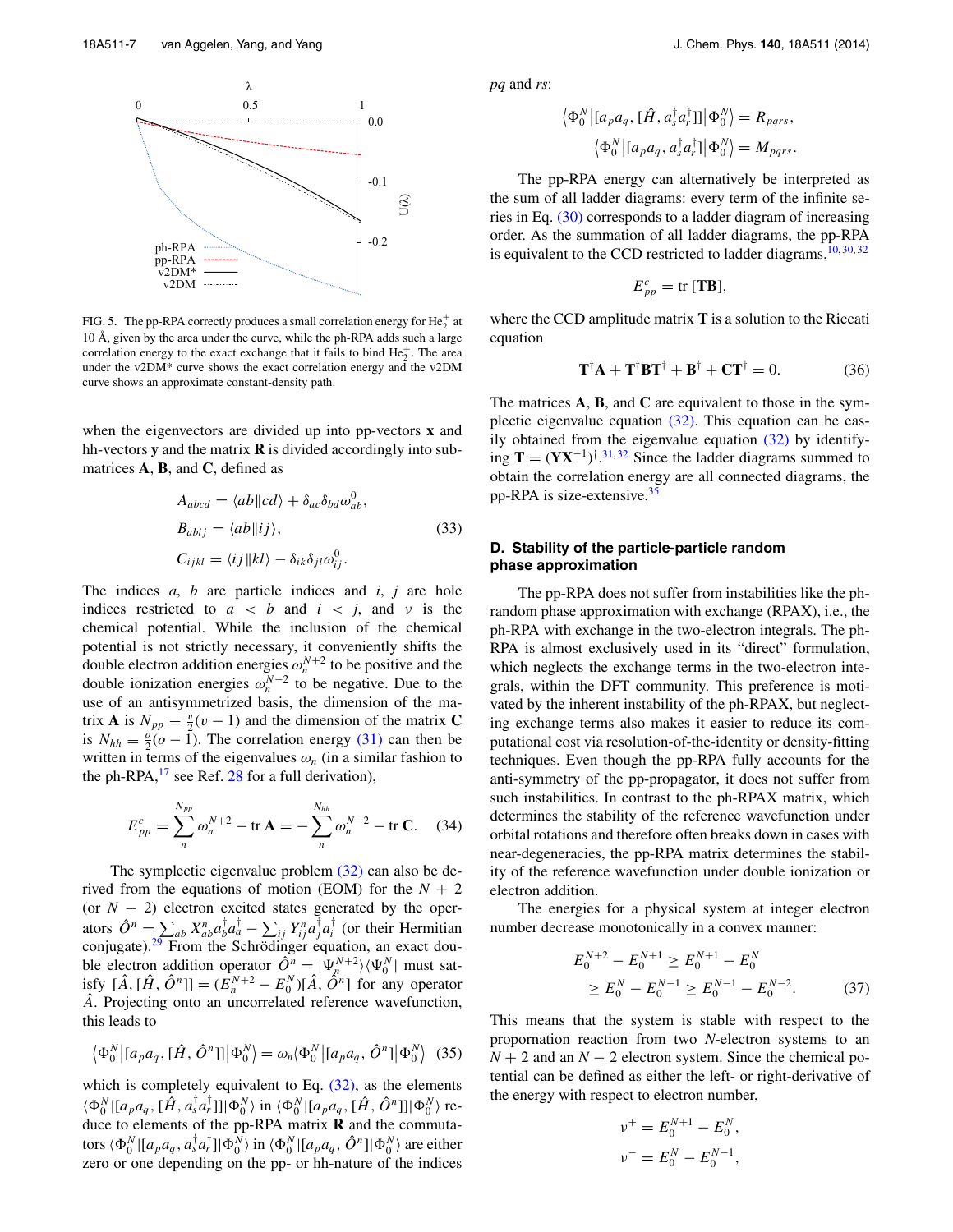the inequalities  $(37)$  can be written as

$$
E_0^{N+2} - E_0^N - 2\nu^+ \ge 0,
$$
  

$$
E_0^N - E_0^{N-2} - 2\nu^- \le 0,
$$

so the double electron addition and removal energies defined before are positive and negative, respectively,

$$
\omega_n^{N+2} = E_n^{N+2} - E_0^N - 2\nu \ge 0,
$$
  

$$
\omega_n^{N-2} = E_0^N - E_n^{N-2} - 2\nu \le 0,
$$

where the chemical potential  $v \in [v^+, v^-]$ . This physical requirement on the wavefunction implies that the pp-RPA matrix is positive-semidefinite. For any  $c = \sum_n a_n \chi^i$ ,

$$
\sum_{ijkl} c_{kl}^* \langle \Phi_0^N | [a_k a_l, [H, a_j^\dagger a_l^\dagger]] | \Phi_0^N \rangle c_{ij}
$$
\n
$$
= \mathbf{c}^\dagger \mathbf{R} \mathbf{c}
$$
\n
$$
= \sum_{mn}^{N_{pp} + N_{hh}} a_n^* (\mathbf{\chi}^n)^\dagger \mathbf{R} \mathbf{\chi}^m a_m
$$
\n
$$
= \sum_{mn}^{N_{pp} + N_{hh}} \omega_m a_n^* (\mathbf{\chi}^n)^\dagger \mathbf{M} \mathbf{\chi}^m a_m
$$
\n
$$
= \sum_{n}^{N_{pp} + N_{hh}} \omega_m |a_n|^2 (\mathbf{\chi}^n)^\dagger \mathbf{M} \mathbf{\chi}^n
$$
\n
$$
= \sum_{n}^{N_{pp}} \omega_n^{N+2} |a_n|^2 |(\mathbf{\chi}^n)^\dagger \mathbf{M} \mathbf{\chi}^n|
$$
\n
$$
+ \sum_{n}^{N_{hh}} (-\omega_n^{N-2}) |a_n|^2 |(\mathbf{\chi}^n)^\dagger \mathbf{M} \mathbf{\chi}^n|
$$
\n
$$
\geq 0.
$$

Here we have used the orthogonality of the eigenvectors,  $(\chi^n)^{\dagger} \mathbf{M} \chi^m = 0$  for  $m \neq n$  and the normalization of the eigenvectors: eigenvectors dominated by pp-elements involve the  $(N + 2)$ -electron states, have a positive norm  $(\chi^n)^{\dagger} M \chi^n > 0$ and can thus be normalized to 1, whereas eigenvalues dominated by hh-elements involve the  $(N - 2)$ -electron states, have a negative norm  $(\chi^n)^{\dagger} M \chi^n < 0$  and can thus be normalized to −1. So the stability of the state under double ionization and electron addition implies that the pp-RPA matrix is positive semi-definite. Conversely, positive-semidefiniteness of the pp-RPA matrix guarantees that the symplectic eigenvalue problem produces  $N_{pp}$  real positive double electron addition energies and  $N_{hh}$  real negative double ionization energies<sup>50</sup> and therefore assures that the correlation energy Eq. [\(34\)](#page-6-2) is real.

The Hartree-Fock ground state for systems described by repulsive Coulombic interactions must satisfy the sta-bility requirement. From the EOM perspective, Eq. [\(35\),](#page-6-3) it is clear that the elements of the pp-RPA matrix  $(32)$ are the elements of the double commutator matrix  $R_{klij}$  $= \langle \Phi_0^N | [a_k a_l, [H, a_j^{\dagger} a_l^{\dagger}]] | \Phi_0^N \rangle$  which determines the second derivative of the energy with respect to double ionization or electron removal. Suppose  $e^{i\hat{u}}|\Phi_0^N\rangle$ , with  $\hat{u}$  a double

ionization/electron addition operator  $\hat{u} = \frac{1}{2} \sum_{ij} u_{ij} a_j^{\dagger} a_i^{\dagger}$  $+ u_{ij}^* a_i a_j$ , represents a small transformation of the uncorrelated wavefunction  $\Phi_0^N$  that breaks the particle number symmetry, since  $\hat{u}$  does not commute with the electron number operator  $\hat{N}$ . The second-order derivative of the energy under such a transformation, evaluated at  $\Psi_0^N$  is

$$
\frac{\partial^2 E}{\partial u_{kl}^* \partial u_{ij}}\Big|_{\hat{u}=0} = \frac{\partial^2}{\partial u_{kl}^* \partial u_{ij}} \langle \Phi_0^N | e^{-i\hat{u}} \hat{H} e^{i\hat{u}} | \Phi_0^N \rangle \Big|_{\hat{u}=0}
$$

$$
= \langle \Phi_0^N | [a_k a_l, [\hat{H}, a_j^\dagger a_i^\dagger]] | \Phi_0^N \rangle.
$$

If the double commutator matrix **R** is not positivesemidefinite, the eigenvectors with negative eigenvalue indicate that there exists a Bogoliubov transformation to a superfluid state with  $\langle \hat{N} \rangle^2 \neq \langle \hat{N}^2 \rangle$  and non-vanishing pairing matrix with lower energy. This is impossible: the energy contribution from the non-zero pairing matrix in such a state is of the form  $\sum_{p < q, r < s} \kappa_{pq}^* V_{pqrs} \kappa_{rs}^{17}$  $\sum_{p < q, r < s} \kappa_{pq}^* V_{pqrs} \kappa_{rs}^{17}$  $\sum_{p < q, r < s} \kappa_{pq}^* V_{pqrs} \kappa_{rs}^{17}$  and is manifestly positive for a repulsive interaction  $\hat{V}$ . The pp-RPA based on a HF reference must therefore have real eigenvalues and correlation energies.

#### **III. COMPUTATIONAL DETAILS**

The numerical illustrations on the pp-RPA in Sec. [IV](#page-7-0) are post-HF or post-KS calculations based on HF or KS reference wavefunctions from Gaussian $03<sup>41</sup>$  for the dissociation graphs and HF or KS reference wavefunctions from  $QM4D<sup>42</sup>$  $QM4D<sup>42</sup>$  $QM4D<sup>42</sup>$  for the weakly bound dimers. For the subsequent pp-RPA calculations, we used our own implementation. For the discussion of the molecular dissociation graphs and the adiabatic connection, we used the local density approximation (LDA) reference, while for the weakly bonded dimers we used HF references to enable comparison to second-order Möller-Plesset perturbation theory (MP2). For the accurate reference calculations along the adiabatic connection path we used our own semi-definite optimization algorithm to optimize the secondorder density matrix under two-positivity conditions.<sup>38</sup> We denote this method as "v2DM."

We used a cc-pVDZ basis set for the calculations of the dissociation graphs and adiabatic connection graphs, a cartesian d-aug-cc-pVTZ basis sets for the Ar dimer and aug-ccpVDZ for the other van der Waals systems, both limited to f-angular momentum functions.

#### <span id="page-7-0"></span>**IV. NUMERICAL ILLUSTRATIONS ON THE pp-RPA**

The adiabatic connection  $(31)$  provides a framework for developing density functionals based on pairing matrix fluctuations. The most straightforward functional is perhaps the pp-RPA, the lowest order approximation to the pp-propagator, which may serve as an illustration of this new path for developing density functionals. We therefore examine the pp-RPA in this section with applications to molecular dissociation and thermodynamic properties. We focus in particular on its comparison to the ph-RPA, since the two RPAs can be viewed as representatives of the two different adiabatic connection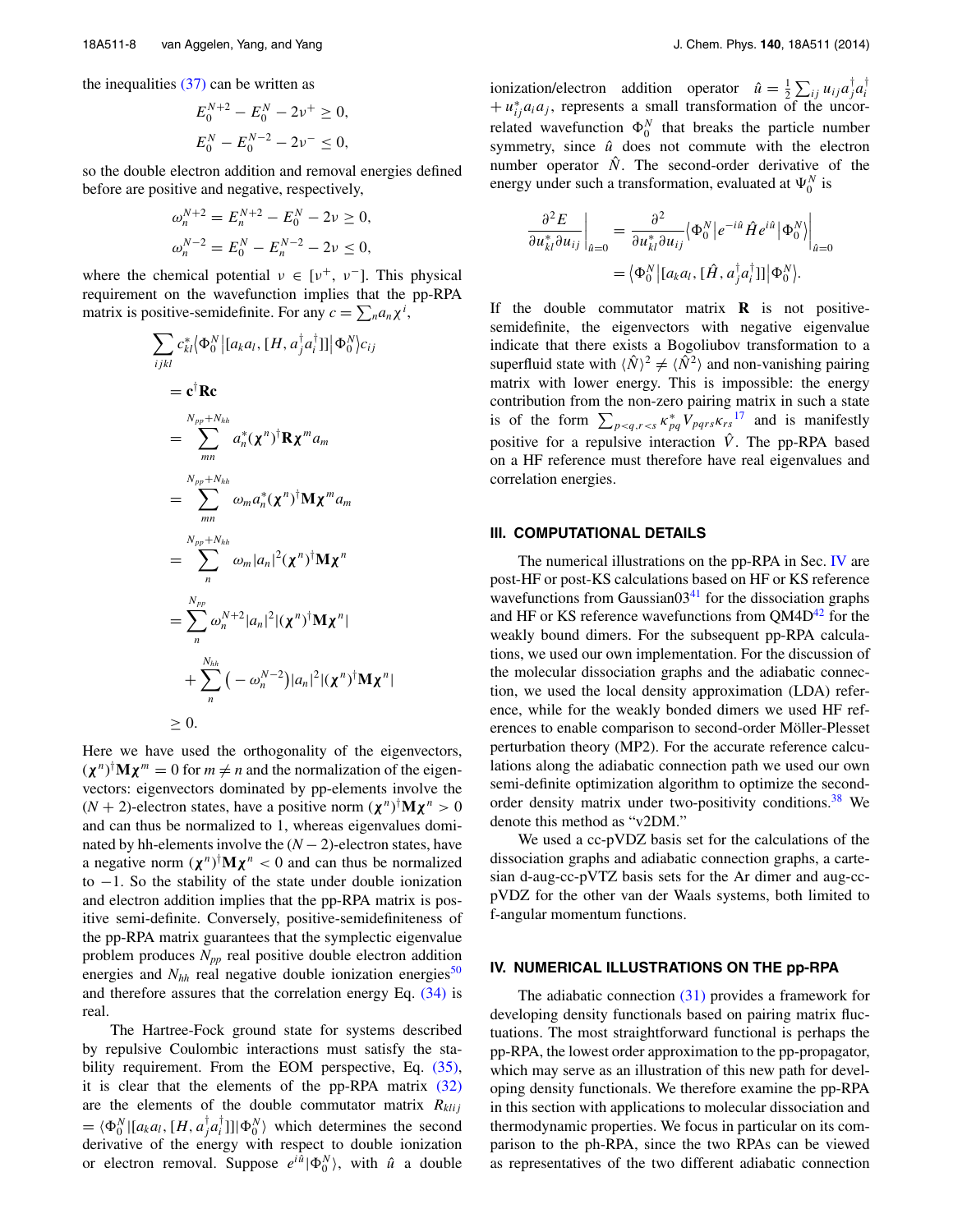perspectives for the exact exchange-correlation energy, Eqs. [\(14\)](#page-3-4) and [\(16\).](#page-3-3)

The pp-RPA gives the correct dissociation limit for the two paradigmatic cases for strong static correlation and delocalization,  $H_2$  and  $H_2^+$ .<sup>[28](#page-10-23)</sup> The most commonly used functionals today, local density approximations, generalized gradient approximations, and hybrid density functional approximations, fail to describe both dissociation limits well within a restricted framework. The success of these DFAs for many applications relies on error cancellations between the exchange and correlation part of the functionals, so they fail to describe the extremes of the spectrum, where either correlation or exchange dominate. The  $H_2$  and  $H_2^+$  molecules are paradigmatic examples of these extremes: describing the dissociated H<sub>2</sub> correctly requires strong left-right static correlation, which DFAs typically underestimate, while describing the dissociated  $H_2^+$  requires exact exchange but no correlation, so even hybrid functionals that mix in a fraction of exact exchange fail to describe the two extremes. The pp-RPA produces the correct dissociation limit for both  $H_2$  and  $H_2^+$ , while the ph-RPA fails to bind the  $H_2^+$  ion.<sup>[28](#page-10-23)</sup> At shorter bond lengths, near 10 Å, the pp-RPA energy for  $H_2$  shows an unphysical repulsion, which is also present in the ph-RPA energy, albeit to lesser extent. This unphysical barrier for dissociation occurs for different references and its origin in the ph-RPA has been the object of speculation, with some authors at-tributing it to the lack of self-consistency<sup>[43,](#page-10-39)[44](#page-10-40)</sup> – although this hypothesis has recently been rejected by actual self-consistent implementations<sup>[45](#page-10-41)</sup> – and others attributing it to the lack of higher order excitations in the ph-RPA. $^{26}$  $^{26}$  $^{26}$  Unlike the ph-RPA, the pp-RPA is self-interaction free: it reduces to the HF functional for one-electron systems. So it has no delocalization error for the dissociated  $H_2^+$  molecule and produces equally good potential energy functions for less trivial odd-electron systems.<sup>28</sup> The ph-RPA has large self-interaction errors for these systems; it adds such a large correlation energy to the exact exchange that the  $H_2^+$  and  $He_2^+$  molecules are not bound.

The adiabatic connection provides an additional perspective on the pp-RPA energy contribution as a function of the interaction strength. Figs.  $1-3$  $1-3$  illustrate the correlation energy contribution in the pp-RPA along the adiabatic connection path for  $H_2$ . In the dissociation limit, the pp-RPA energy along the constant-density adiabatic connection path approaches the step function, much like the exact connection. Near equilibrium, the pp-RPA energy along the constant-density adiabatic connection path has the exact initial slope but falls short in the interacting limit and therefore slightly underestimates the correlation energy. Such an energy profile along the adiabatic connection path seems to be typical in molecules near equilibrium geometry. Near 10 Å the pp-RPA and the ph-RPA severely underestimate the correlation energy, resulting in the unphysical barrier in the dissociation of  $H_2$ . Figs. [4](#page-5-6) and [5](#page-6-0) illustrate how the pp-RPA has no self-interaction error in  $H_2^+$ or  $He_2^+$  while the ph-RPA gives a much too large correlation energy at any interaction strength.

The restricted dissociation of the  $N_2$  molecule proves an even greater challenge than the dissociation of  $H_2$  because it involves a simultaneous stretch of three bonds. The ph-RPA prevails for such cases, as it has no static correlation error for the stretched  $N_2$  molecule, while the pp-RPA energy is much too low, similar to truncated coupled cluster methods like coupled-cluster with singles and doubles  $(CCSD)$ .<sup>28</sup> The failure of the pp-RPA for such cases, however, seems to have little adverse effects on thermodynamic properties – even the reaction energies surveyed in previous work are rather good $46$ – perhaps because chemical reactions rarely involve simultaneous multiple bond breaking.

One of the main reasons for the renewed interest in the ph-RPA has been its ability to capture long-range interactions in a seamless manner with the correct *R*−<sup>6</sup> asymp-totic decay.<sup>[7,](#page-10-5) [23](#page-10-19)[–25](#page-10-20)</sup> It has served as a source of inspiration for more empirical density functionals. Can the pp-RPA also describe this type of interactions? Perhaps surprisingly, the pp-RPA gives very good interaction energies for several types of non-bonded interactions, competitive with or even better than the ph-RPA energies: $46$  the pp-RPA(PBE) has an overall mean signed error (MSE) and mean unsigned error (MUE) of −0.28 and 0.60 kcal/mol while the ph-RPA(PBE) has an MSE and MUE of 1.86 and 1.86 kcal/mol. A possible explanation for these good results is the correct second-order energy term in the pp-RPA: the second-order term in Eq. [\(30\)](#page-5-4) is exact, equivalent to MP2 correlation energy. The ph-RPA has a similar second-order energy term but neglects the exchange terms. Since the second-order energy term is the predominant term in describing weak interactions, this may explain why the pp-RPA gives surprisingly good non-bonded interaction energies. Figure [6](#page-8-0) supports this explanation: upon dissociation, the pp-RPA interaction energy for the weakly interacting noble gas dimer  $Ar_2$  nearly equals the MP2 interaction energy, although MP2 binds the Ar dimer more strongly (Fig. [7\)](#page-9-0). Its correct second order energy term also ensures a physically correct *R*−<sup>6</sup> asymptotic decay of the interaction energy, as illustrated in Figure [6.](#page-8-0) Calculations on the van der Waals database explored in previous work<sup>46</sup> also demonstrate that the second-order energy term constitutes the main part of the interaction energy (Figure [8\)](#page-9-1).

The pp-RPA gives much better atomization energies than the ph-RPA and describes reaction barriers with similar accuracy. While the adiabatic connection graphs (Figures  $1-5$  $1-5$ ) suggest that the pp-RPA tends to underestimate the correlation energy in the interacting limit, it gives much

<span id="page-8-0"></span>

FIG. 6. The pp-RPA interaction energy for the Ar dimer has an *R*−<sup>6</sup> decay, very similar to the second order energy in MP2, plotted here on a log-log scale alongside an illustrative *R*−<sup>6</sup> function.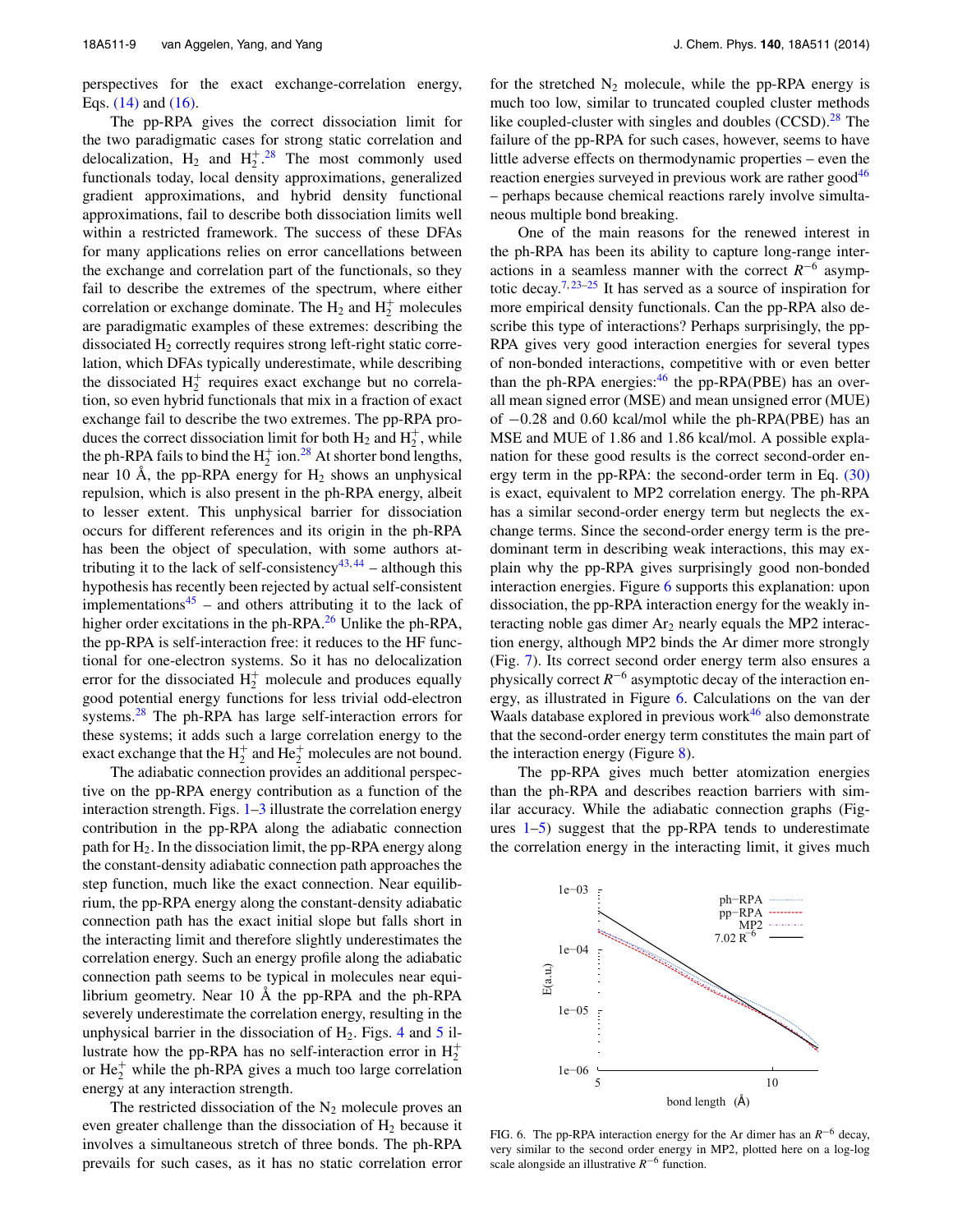<span id="page-9-0"></span>

FIG. 7. The pp-RPA and the ph-RPA describe the van der Waals interactions in the Ar dimer well. MP2 binds the dimer more strongly.

better atomization energies – which rely on relative, rather than absolute, energies – than the ph-RPA. The current literature on ph-RPA molecular atomization energies mostly focuses on small molecules. $12, 47, 48$  $12, 47, 48$  $12, 47, 48$  $12, 47, 48$  $12, 47, 48$  The mean signed error in the ph-RPA atomization energies for such few-atomic systems is of the order of  $+10$  kcal/mol. This phenomenon of under-binding in the ph-RPA is well-known.<sup>[12,](#page-10-8)[47](#page-10-43)</sup> The ph-RPA typically overestimates correlation energies, but it over-correlates atoms more strongly than molecules, such that it underestimates atomization energies. For bigger molecules, this problem becomes even more pronounced: the error in the ph-RPA atomization energies continues to grow with the number of atoms in the molecule, which is reflected in its mean signed error of 22.7 kcal/mol for the whole G2 set, equal to its mean unsigned error. The pp-RPA does not suffer from this prob-

<span id="page-9-1"></span>

FIG. 8. The (counter-poise corrected) pp-RPA interaction energies (in kcal/mol) are very similar to the MP2 interaction energies for a set of van de Waals bonded molecules.

lem: its mean signed error for the whole G2 set is a mere −1.9 kcal/mol and its mean unsigned error is 8.3 kcal/mol, much lower than that for the ph-RPA.<sup>46</sup> The pp-RPA and ph-RPA give rather similar reaction energies. For reaction barriers involving the molecules contained in the G2 set, the pp-RPA and ph-RPA errors are 2.4 and 2.3 kcal/mol, respectively, and for the DBH24 reaction enthalpy set their respective errors are 3.2 and 2.5 kcal/mol. So while the pp-RPA generally seems to underestimate absolute correlation energies, it describes thermodynamic properties well.

The computational cost of the pp-RPA scales as  $O(\sigma^2 v^4)$ without making further approximations. While the full diagonalization of the pp-RPA matrix, Eq. [\(33\),](#page-6-4) may seem to require  $O(v^6)$  operations, not all of the eigenvalues are needed to compute the correlation energy  $E^c = -\sum_n \omega_n^{N-2} - \text{tr } \mathbf{C}$ ; the  $O(o^2)$  double ionization energies suffice. The lowest required computational cost is then  $O(\sigma^2 v^4)$ . This agrees with the cost of the equivalent ladder-CCD formulation, Eq. [\(36\):](#page-6-5) the term that dominates the floating point operation count for the ladder-CCD formulation of the pp-RPA is the same  $O(\rho^2 v^4)$  term that dominates the operation count for CCSD.<sup>49</sup>

#### **V. CONCLUSIONS**

We have formulated an adiabatic connection for the correlation energy in terms of pairing matrix fluctuations. This adiabatic connection formalism is in principle exact, but requires an expression for the pp-propagator at each interaction strength. It thus lays the theoretical foundations for approximate density functionals based on pairing matrix fluctuations. The pp-RPA is the lowest-order approximation to the pp-propagator. Judging from the numerical illustrations on the pp-RPA, the adiabatic connection Eq. [\(16\)](#page-3-3) may lead to interesting new functionals: the pp-RPA captures the strong static correlation in the dissociation limit of H2 and other single bond systems, has no delocalization error and is self-interaction free. Despite its tendency to underestimate correlation energies, the pp-RPA gives good relative energies and thermodynamic data – in fact, it gives much better atomization energies than the ph-RPA because it does not systematically underbind like the ph-RPA. Its exact second-order energy ensures a correct description of non-bonded interactions. It is size-extensive. Nonetheless, it fails for the simultaneous multiple bond-breaking in  $N_2$ , and even though common chemical reactions rarely involve simultaneous multiple bond breaking, this is an undesirable feature that can perhaps be alleviated in further development of DFAs derived from the pp-RPA or the pp-propagator.

The adiabatic connection allows for a wealth of approximate density functionals based on pairing matrix fluctuations and their computational scaling obviously depends on the nature of the functional. The pp-RPA is, with its  $O(\rho^2 v^4)$ operation count, computationally expensive, especially due to its high dependence on the virtual orbitals. Because of the explicit antisymmetry of the pp-propagator its computational cost is not as straightforwardly reduced by resolutionof-the-identity techniques as the ph-RPA, which neglects the exchange terms in the two-electron integrals. We are currently exploring other approaches to reduce its computational